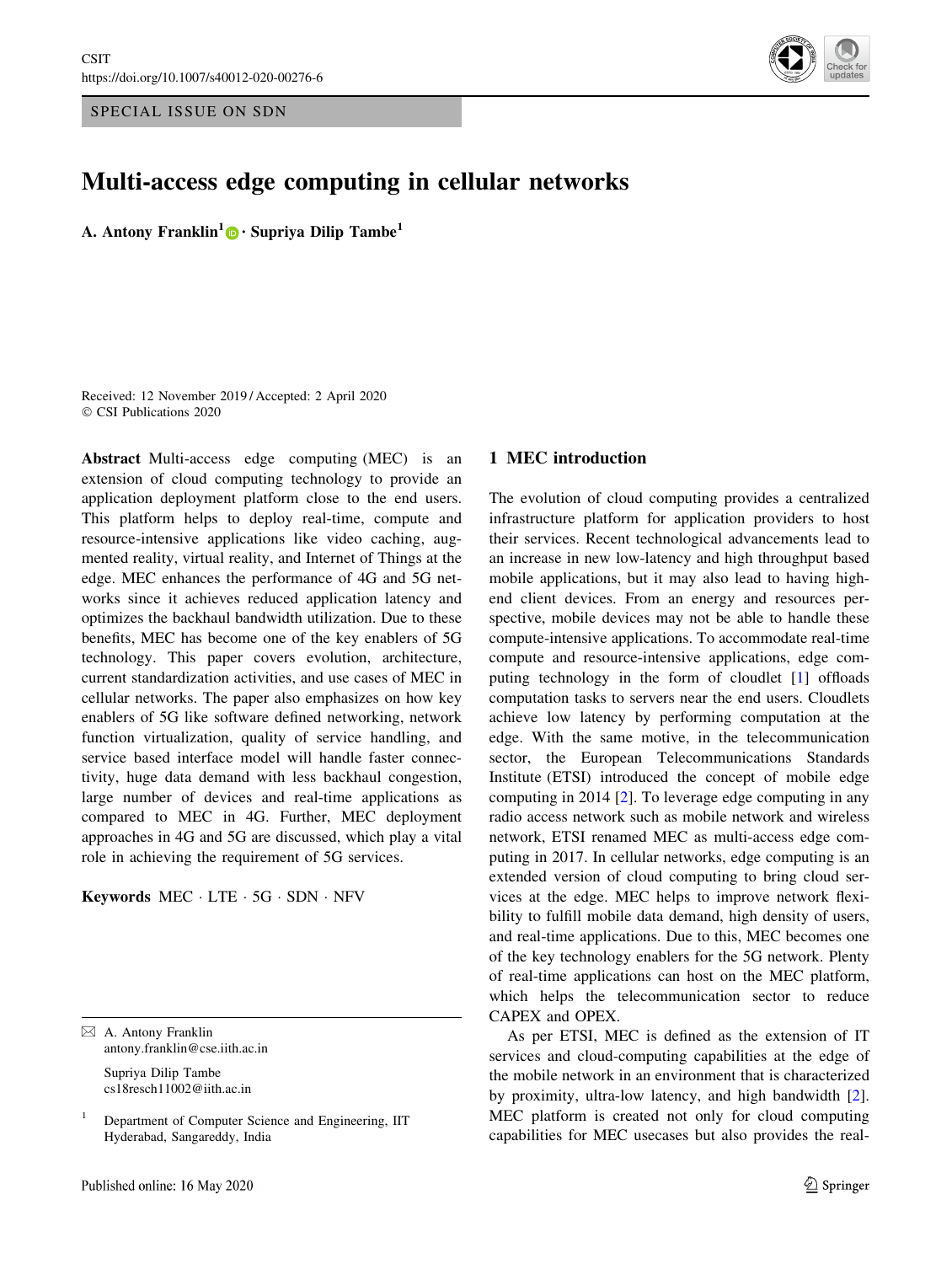time environment. The radio network information and location information of mobile devices from the 4G/5G core network is exposed to the MEC platform to improve the quality of experience and offer new location-based business models. The primary goal of edge computing is to reduce back-haul network congestion, to support low latency applications, and improve overall application performance. MEC framework helps to provide high throughput, interactive services, ultra-reliable communication, and connection in dense areas. The MEC architecture characterize by features such as proximity with one hop away, location-aware services, low latency, less network back-haul congestion, high reliability, and high availability.

## 1.1 MEC use cases

ETSI mainly classifies MEC use cases in three classes, which are consumer-oriented services, operator-oriented services, and network performance-oriented services. Augmented and virtual reality applications, eHealth services, and IoT services develop for consumer benefits. Operator oriented services help the organization to get insights from captured data for its future operations. Those services are video surveillance, video analytics, connected vehicles, etc. The last class of use cases based on improvements in network performance and quality of experience. Use cases of this class are content/video caching and location-aware video optimization, which reduce the load on back-haul network bandwidth. In [\[3](#page-6-0)], ETSI specified various MEC use cases with their technical requirements and benefits. MEC computation offloading usecases are briefly described in [[4,](#page-6-0) [5\]](#page-6-0).

# 1.2 MEC framework

ETSI has started to standardize framework specifications for MEC hosts so that any mobile operator or third-party application provider can deploy their MEC applications [\[6](#page-6-0)].



Fig. 1 MEC host framework

Figure 1 describes the framework details of the MEC host. MEC applications can communicate with the MEC platform via the MP1 interface. This communication can be for application registration, use of MEC services, and to interact with the cellular network for traffic influence. The MP2 interface of the MEC platform control/add traffic rules of the user data plane for MEC applications. Different MEC platforms can interact with each other about user and application mobility via the MP3 interface. The MEC platform does the activation and deactivation of traffic rules related to MEC applications and adds these rules to the user data plane. MEC platform has a Domain Name System (DNS) facility to add local DNS entries for MEC applications, which reduces DNS resolution time. Deployed MEC applications can use registered services such as location information and radio network information for better performance. ETSI also specifies the MEC platform deployment in a virtualized environment of a data center in [\[7](#page-6-0)].

# 2 MEC in 4G networks

Currently deployed 4G network can leverage the benefits of MEC by configuring data plane traffic to route requests to MEC applications. ETSI specified various MEC deployment options [[8\]](#page-6-0) inline with 3GPP specifications like Bump-in the wire approach, Distributed Evolved Packet Core (EPC), Distributed Serving or Packet Data Network Gateway (S/PGW), and Distributed Serving Gateway (SGW) with local breakout approaches. The Bump-in the wire approach can again have three deployment approaches. In the first approach, the MEC platform acts as part of a legacy S1-U interface (Reference point between the Radio Access Network (RAN) and the EPC). In this, user data traffic will encapsulate in GPRS Tunneling Protocol (GTP) packets. Because of it; this approach can have the overhead of GTP header processing. In the second approach, the base station locally routes IP packets to MEC applications by adding specific traffic filters. There is one more way in the Bump-in the wire approach where the MEC platform co-locates with Cloud-RAN, which ensures low latency due to the use of the same cloud infrastructure for MEC deployment at the RAN side. This approach also reduces the latency of MEC services while getting location information and radio network information from the RAN. ETSI described this specific approach as a perfect pairing of Cloud-RAN and MEC in [[9\]](#page-6-0). In a distributed EPC approach, the MEC platform can connect EPC via the SGi interface (lies between the Packet Data Network Gateway (PGW) and the data network), and deploy EPC instances at the edge site.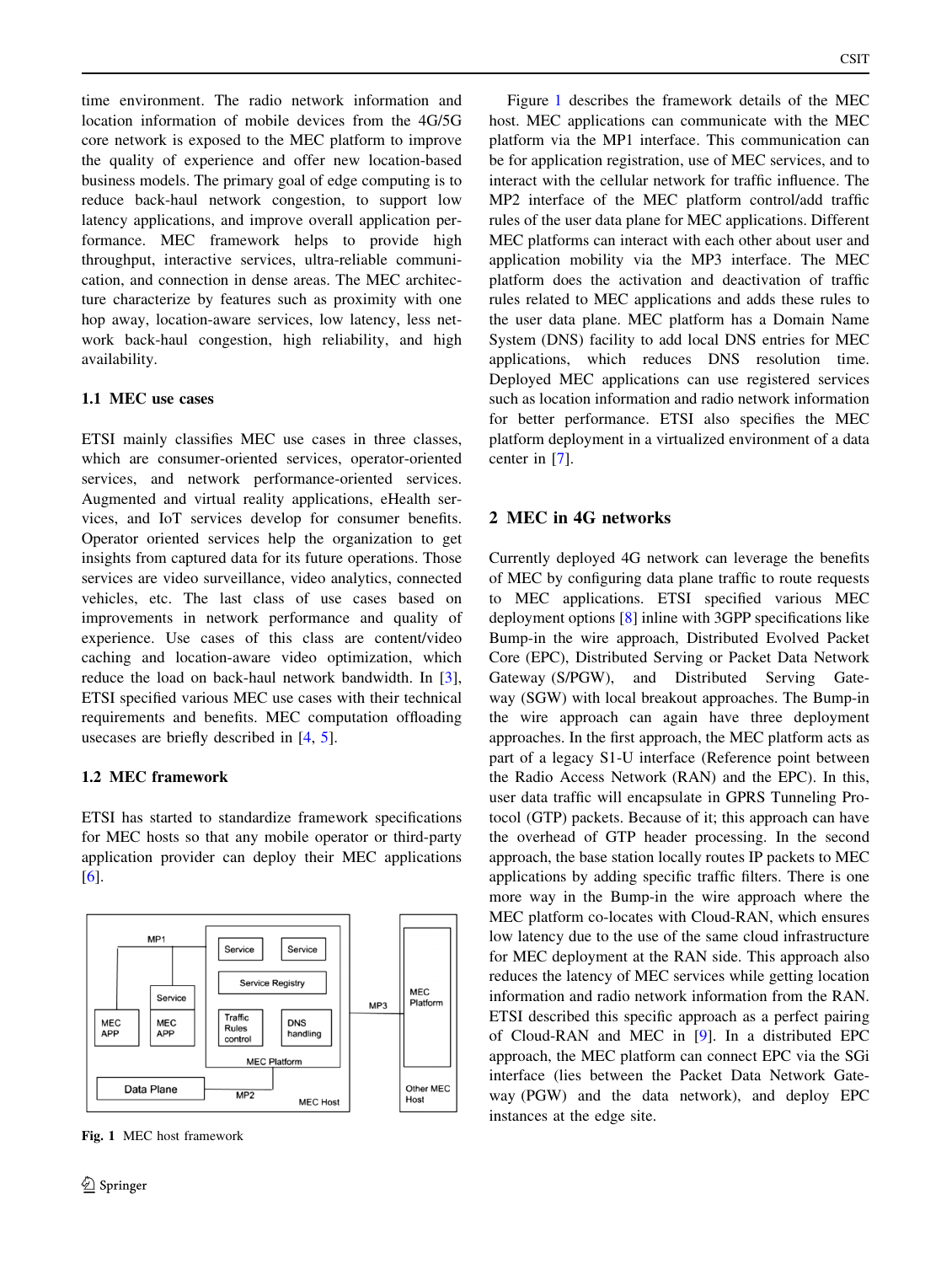In Distributed S/PGW approach, SGW and PGW network functions are deployed at the edge site and can use the SGi interface to connect with the MEC applications. The latter approach is Distributed SGW with local break out, in which the SGW network function has local traffic steering functionality to route traffic towards MEC application via the SGi interface. This approach mainly uses to route specific types of traffic to MEC applications using traffic filters.

Based on ETSI MEC deployment approaches for 4G, researchers have proposed the MEC implementation frameworks to integrate 4G and MEC applications. In the Bump-in-the wire approach, also known as the Middle-box approach  $[10]$ , the MEC platform deploys on the S1-U interface, which lies between the RAN and 4G core network. This approach does not require any modifications to the 4G network. Additionally, all GTP control and data packets go to core network from RAN via the MEC platform. Hence, the introduction of the MEC platform creates two separate networks between RAN and EPC. Figure 2 shows the MEC framework in the Middlebox approach. The main modules in the MEC platform are packet forwarding module, GTP unpacking and repackaging module, and local DNS server. The packet forwarding module applies traffic filters based on the port and IP address of the destination. If a port address is 53, then it routes the packets to the local DNS server. If a packet destines for any MEC application, it would be forwarded to the corresponding MEC applications by un-packing the GTP header. Else, the packets are forwarded to the 4G core network.

To keep track of all the GTP packets routed via the MEC platform to the MEC applications, the packet details such as tunnel endpoint identifier (TEID) and IP address are saved in the form of a map. After processing requests by MEC applications, packets correctly forward after GTP packaging to the destined mobile device. Key benefits of this approach include a reduction in latency as MEC applications are at first hop after RAN and simpler management of forwarded data packets to applications. But this approach introduces control plane latency and raises security concerns as all packets route via MEC middle-box.

There is also one more implementation framework based on the local breakout approach [[11\]](#page-6-0). In this



approach, IP traffic intended to MEC applications is directly forwarded to the MEC server using the application-aware function at the RAN side. GTP packaging overhead comparatively less than the middlebox approach. Recently, the researchers leveraged the benefits of SDN with the help of an open virtual switch to develop an MEC platform [[12\]](#page-6-0). In this SDN based approach, an open-source low-latency MEC (ll-MEC) platform is developed along with OpenAirInterface (OAI), which is an open-source LTE platform. SGW of LTE is configured in such a way that open virtual switch acts as a control and data plane separator. Data traffic does not route towards PGW as compared to regular LTE operation.

Additionally, using northbound redirection APIs of the ll-MEC platform, new traffic rules related to MEC applications can be added to the virtual switch. The main features of this approach are the separation of control and data plane functionality and support to add new traffic rules using northbound APIs. 3GPP considers the related approach in 5G specifications, which discuss in later sections. Along with the ll-MEC platform, FlexRAN APIs are also being developed to get radio network information from OAI-RAN components and used for RAN-aware video optimization usecase.

# 3 MEC in 5G network

4G and its interaction with the MEC framework are discussed in the previous section in detail. However, recent technological advancements in the mobile industry, sensor devices, networking domains, data analytics, and cloud architectures have transformed the telecommunication industry. New applications lead to an increase in data demand, industrial machine-to-machine communications, real-time applications, and availability of computing capabilities near the user devices. The next-generation cellular radio access networks provide much needed enhanced connectivity, high data rate, high service availability, high user density, and low latency for real-time applications. Hence, 5G technology attracts research interest among leading researchers in the world.

5G use cases can broadly cluster into three categories based on key performance indicators and value propositions offered in various scenarios i.e., Enhanced Mobile BroadBand (eMBB), Ultra-Reliable Low Latency Communication (UR-LLC), and massive Machine Type Communications (mMTC). The exemplary use case in the eMBB category comprises data applications such as video surveillance, live event streaming, virtual reality, and augmented reality, which require a high data rate. The second category of applications includes real-time Fig. 2 Framework of middlebox approach in 4G network responsive systems such as autonomous cars, eHealth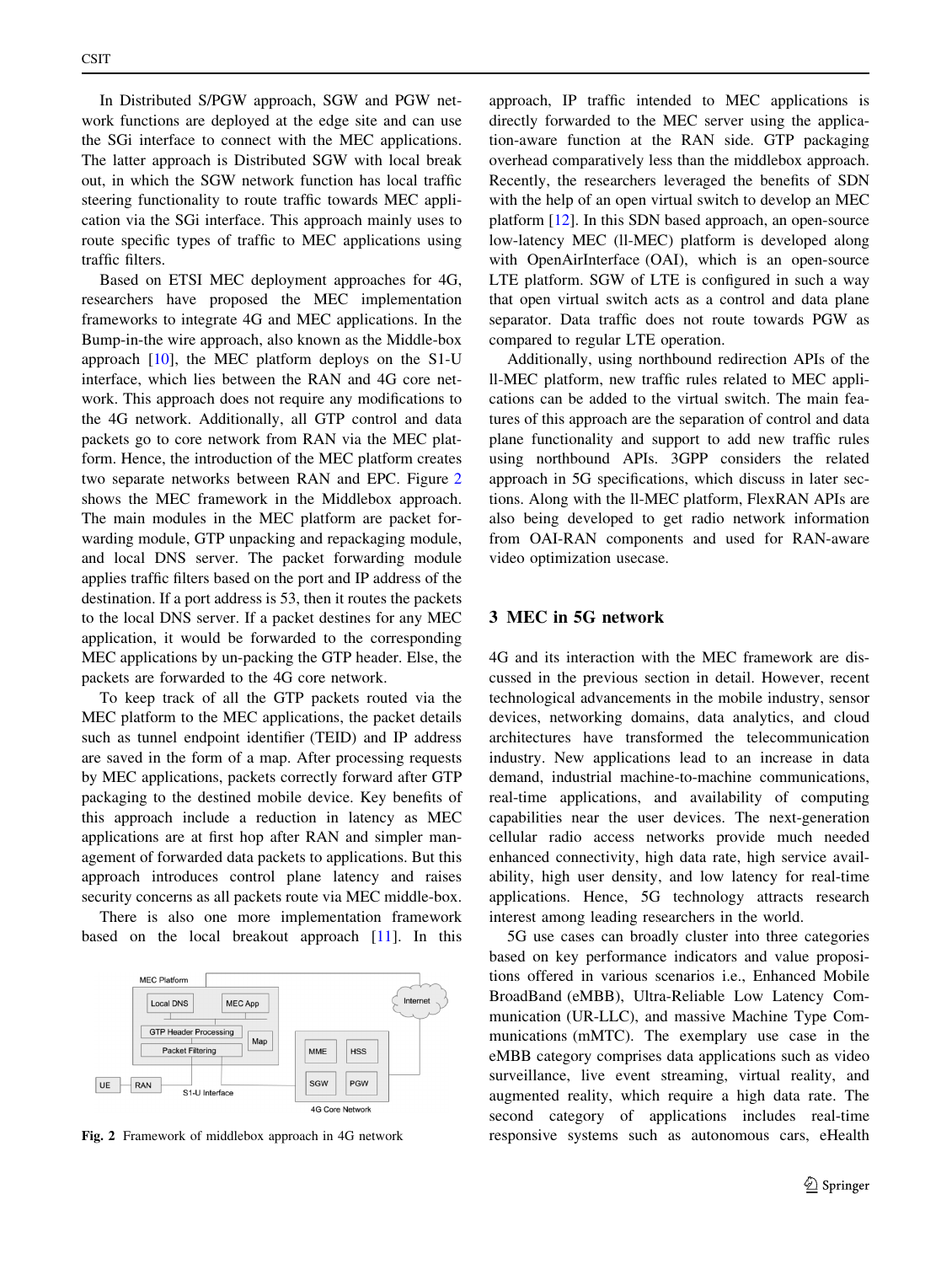services, and connected vehicles, which require reliable and low-latency communication. Third category applications include use-cases such as a large number of sensor connections i.e., massive connectivity. The features of MEC fulfill the 5G use case requirements, such as reduced end-to-end application latency and bandwidth efficiency. Figure 3 generalizes the MEC deployment scenario at the edge i.e., near the RAN and its interaction with 5G core network to support various usecases.

## 3.1 MEC interaction with 5G core network

This section describes the communication of the MEC platform with 5G core services [\[13](#page-6-0)]. As per 3GPP specifications, the 5G network can be implemented as the reference-point or service-based architecture. In referencepoint architecture, individual network functions interact with each other using a point-to-point logical communication link, whereas, service-based architecture is based on HTTP Request-Response or subscribe-notify model between two network functions. In the 5G network, the mobile devices would be registered to the core network initially and establish the Protocol Data Unit (PDU) sessions only when data services are required. The communication between 5G core network and MEC varies as per session establishment leading to two scenarios, such as existing sessions and future sessions. In the existing session scenario, the PDU session is already created with a 5G core network but not with the MEC platform i.e., User Equipment (UE) comes first condition. Whereas in future session scenarios, the MEC platform is connected to the core network first and then establishes the PDU session i.e., MEC comes first condition.

The current section illustrates MEC communication with a 5G core network in general irrespective of PDU session establishment. The MEC platform acts as an Application Function (AF) for 5G. If AF is trusted i.e., AF is part of the mobile operator, AF registers as one of the core network functions using Network Repository



Function (NRF). AF interacts with Policy Control Function (PCF) by sending MEC application details like its routing information and data network name. PCF converts AF requests into policies and store it into the Unified Data Management (UDM) repository. PCF notifies the policy creation event to Session Management Function (SMF). SMF will use this information to add new traffic steering rules in selected available User Plane Function (UPF). If UPF is not available at a particular location, based on QoS and location constraints, SMF creates a new instance of UPF and adds new traffic rules so that the UE traffic route to MEC application locally. Figure 4 shows the interaction between registered trusted AF and core network modules to add new traffic rules in UPF.

If AF is an un-trusted or deployed by the third-party application provider, then AF interacts with Network Exposure Function (NEF) for traffic influence. To achieve low latency, NEF can also be deployed locally. After authorization of AF, NEF sends received traffic influence details to Unified Data Repository (UDR). If SMF is subscribed to UDR notifications, then SMF gets a new traffic update from UDR. As per data received, it adds new traffic rules in the available UPF or newly created UPF. During the PDU session establishment, SMF provides the IP address of respective UPFs for routing traffic locally to the MEC applications. The sequence diagram of this scenario is shown in Fig. [5.](#page-4-0)

#### 3.2 MEC deployment scenarios in 5G

As per ETSI, MEC can deploy along with the base station, at aggregation point of small cells, or along with core network [\[14](#page-6-0)]. 5G core network can have single or multiple UPFs configured to steer data-plane traffic between MEC



Fig. 3 MEC platform deployment in 5G network Fig. 4 Interaction between trusted AF and 5G core network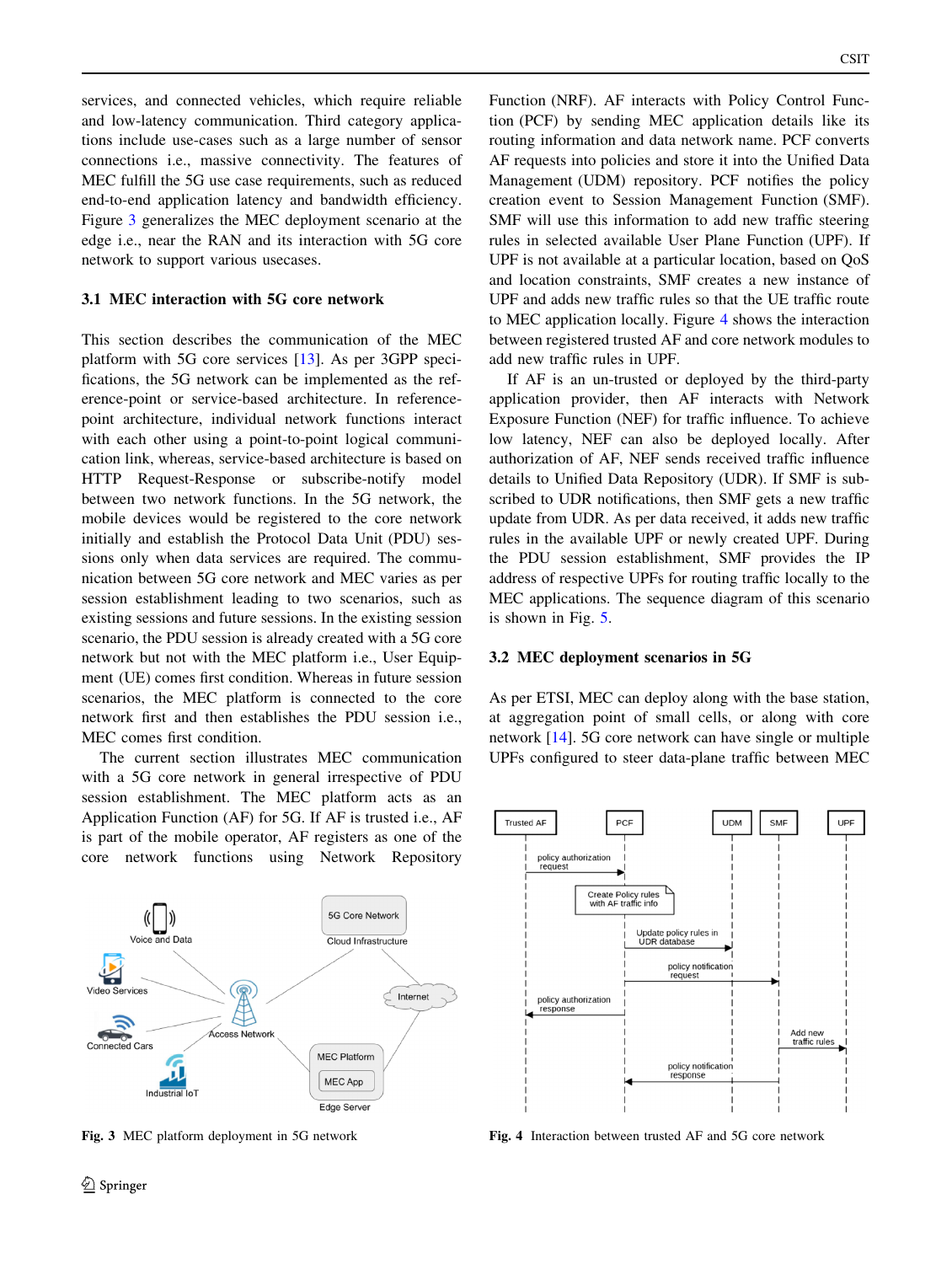<span id="page-4-0"></span>

Fig. 5 Interaction between un-trusted AF and 5G core network

and data network. Alternatively, the MEC platform can deploy with local UPF and Local Area Data Network (LADN) provided by Public Land Mobile Network (PLMN). In single UPF configuration, data network and MEC platform can connect with only one UPF, which contains packet detection rules to route traffic to MEC or Internet/cloud. In multiple UPFs configuration scenarios, one UPF redirects traffic to MEC applications, and another one redirects to cloud/remote applications. Figure 6 summarizes all the deployment scenarios, as mentioned above.

## 4 Advancements in 5G from 4G

To cope up with new 5G requirements specified by IMT - 2020 [\[15](#page-6-0)] like 10 Gbps data rate, 1 ms end-to-end latency, high density of users, and 99:99 % service availability, 5G architecture is enhanced with new technical features. These new features help to reduce application latency, service



Fig. 6 MEC deployment scenarios in 5G network

downtime, and service deployment time in 5G to support real-time applications. Features like Control and Data Plane Separation (CUPS) framework, modular network functions, SDN, NFV, quality of service (QoS) handling and, network slicing are the enablers to achieve the above mentioned 5G requirements. Mao et al. [\[4](#page-6-0)] focuses on QoS requirements, mobility management, and network slicing features. These new underlying 5G core network features are discussed in terms of their impact on MEC deployment as follows:

## 4.1 CUPS framework

The current LTE setup is not fully separated in control and data plane functions due to tight coupling between SGW and PGW network functions. With the UPF introduction, 5G architecture separates the control plane i.e., signaling and user plane i.e., data traffic. In the 4G network, data traffic to the data network goes via SGW and PGW, but in 5G, it routes via UPF, which is 1-hop away from the RAN. The CUPS framework also helps to achieve the scalability of the data plane and deployment of local UPFs in a distributed fashion near to mobile devices, which enable reduced latency [[16\]](#page-6-0). The use of the CUPS framework also achieves the scalability of the control plane.

#### 4.2 Modularization of network functions

Due to the monolithic nature of LTE, there is always an inter-dependency between different network functions for smooth functioning. In 5G architecture, the functionality of LTE's Mobility Management Entity (MME) module can be segregated into Access Mobility Function (AMF) and SMF network functions for better scalability and independent development. In the same way, the MEC platform and MEC applications can host as different network functions. The service-based architecture [\[17](#page-6-0)] achieves the modularity of the network functions. Services are flexibly developed without creating any new interfaces to communicate between network functions. From the deployment perspective of a network function, any network function can deploy on dedicated bare-metal hardware, virtual machines, lightweight virtualized containers, or cloud infrastructure. Flexible deployment of network functions in virtualized infrastructure can further reduce service migration time and end-to-end application latency from the MEC perspective.

#### 4.3 Use of NFV and SDN technologies

NFV facilitates flexible and scalable deployment of network functions in any data center. In contrast, SDN provides functionalities in terms of enormous traffic handling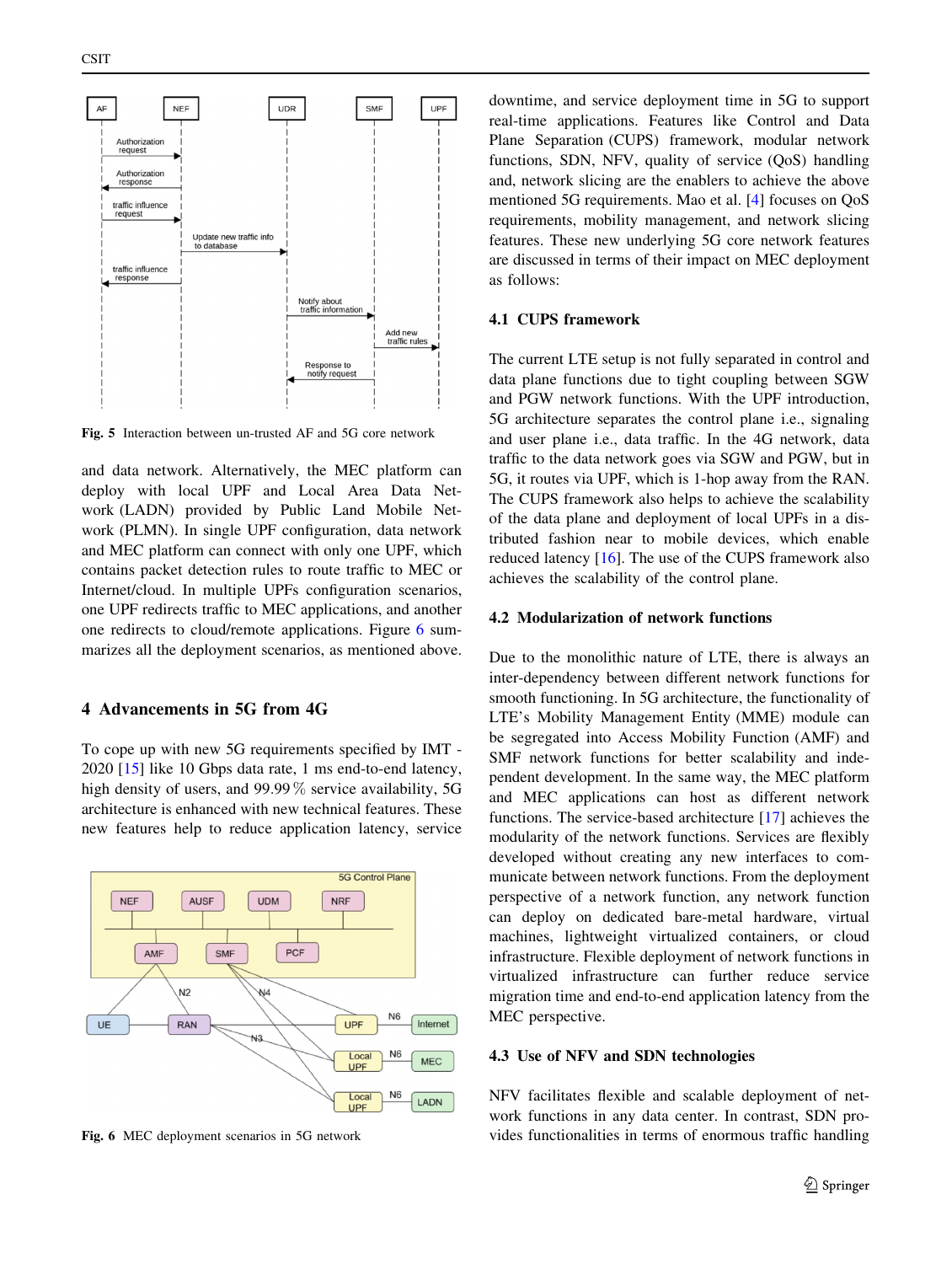using the SDN controller by adding new traffic rules at any time. Christos et al. [\[18](#page-6-0)] surveys use of SDN and NFV in the 5G network. To handle the 5G requirements like a large number of session requests, scaling of core network functions based on traffic demand are achieved with the help of NFV technologies. SDN technologies manage load balancing between different network functions/MEC applications. These technologies help in easy and fast deployment of MEC components like MEC platform and MEC applications anywhere and at any time during service and user mobility to achieve high availability of edge applications.

#### 4.4 Service continuity management

In 4G, anchors are maintained at PGW by saving UE's IP address and data network details during mobility events. For 5G, 3GPP specified three different session and service continuity (SSC) modes to handle MEC application or device mobility [[19\]](#page-6-0). For any session, SSC mode applied during its establishment by SMF. In the first mode, the IP address of a mobile device remains the same at UPF anchor regardless of mobility. This mode performs the same as session continuity in LTE. In the second mode, the first session between source UPF gets discontinued and a new session created with target UPF in a new area. In contrast, in the third mode, the session is maintained between both source and target UPFs until a new session gets established in a target location to maintain uninterrupted service and improve the quality of experience.

#### 4.5 Management of QoS requirements

In LTE, QoS is applied per bearer, which is used to route all types of traffic in the same manner, i.e., it does not distinguish different flows (services) in a bearer. In 5G, QoS requirements are applied to each service in a PDU session, so each service has its own QoS characteristics. Each MEC use case may have its specific QoS requirements. Low latency is required by mission-critical applications, whereas video streaming services require high bandwidth. To ensure QoS requirements of MEC user plane traffic, PCF provides QoS details and respective charging rules for associated PDU sessions with MEC. Figure 7 describes the handling of QoS requirements by the 5G core network and MEC application. The 5G network manages the QoS requirements between the UE and respective UPF. Deployment of the UPF should fulfill 5G QoS requirements. To achieve the MEC application's endto-end QoS requirements, the application provider chooses an appropriate data center to deploy edge application. For this, the 5G core network communicates the QoS requirements of the MEC applications over the N6 interface to the MEC application provider.



Fig. 7 QoS requirements of MEC application

#### 4.6 Use of network slicing

Network slicing is one of the key features of the 5G network. It is a framework through which different virtualized logical networks are created on the top of physical infrastructure. It is mainly used for deploying various services having different requirements of network resources efficiently and in a seamless manner. The concept of network slicing and its key benefits, driving technologies, and standardization work is covered in [\[20](#page-6-0)]. Using a network slicing concept, a mobile operator/third-party application provider can deploy MEC applications as a part of network service by mentioning required configuration parameters in descriptor files. Due to this feature, application deployment becomes much easier, faster, and on-demand.

#### 4.7 Integration of MEC with 5G core network

With the above mentioned underlying technologies to interact MEC applications with 5G core network, 5G also provides a mechanism for the MEC platform [\[19](#page-6-0)] to select required local UPF for traffic steering and interact with NEF/PCF to add new traffic influence rules in the UPF. Local traffic steering is achieved with the help of a local area network provided by PLMN or by adding traffic filters in UPF. Also, it takes the help of various SSC modes for service continuity in mobile scenarios. The core network exposes location information, radio network information, and IP address details of mobile devices for better performance of the MEC platform. 3GPP also adds the functionality of the data usage tracker in UPF for the charging of services.

## 5 3GPP service aspects on edge applications

Recently, 3GPP is working on application architecture for enabling edge applications [[21\]](#page-6-0). This work emphasizes various issues that arise in MEC application architecture and its connectivity with end devices. Challenges from the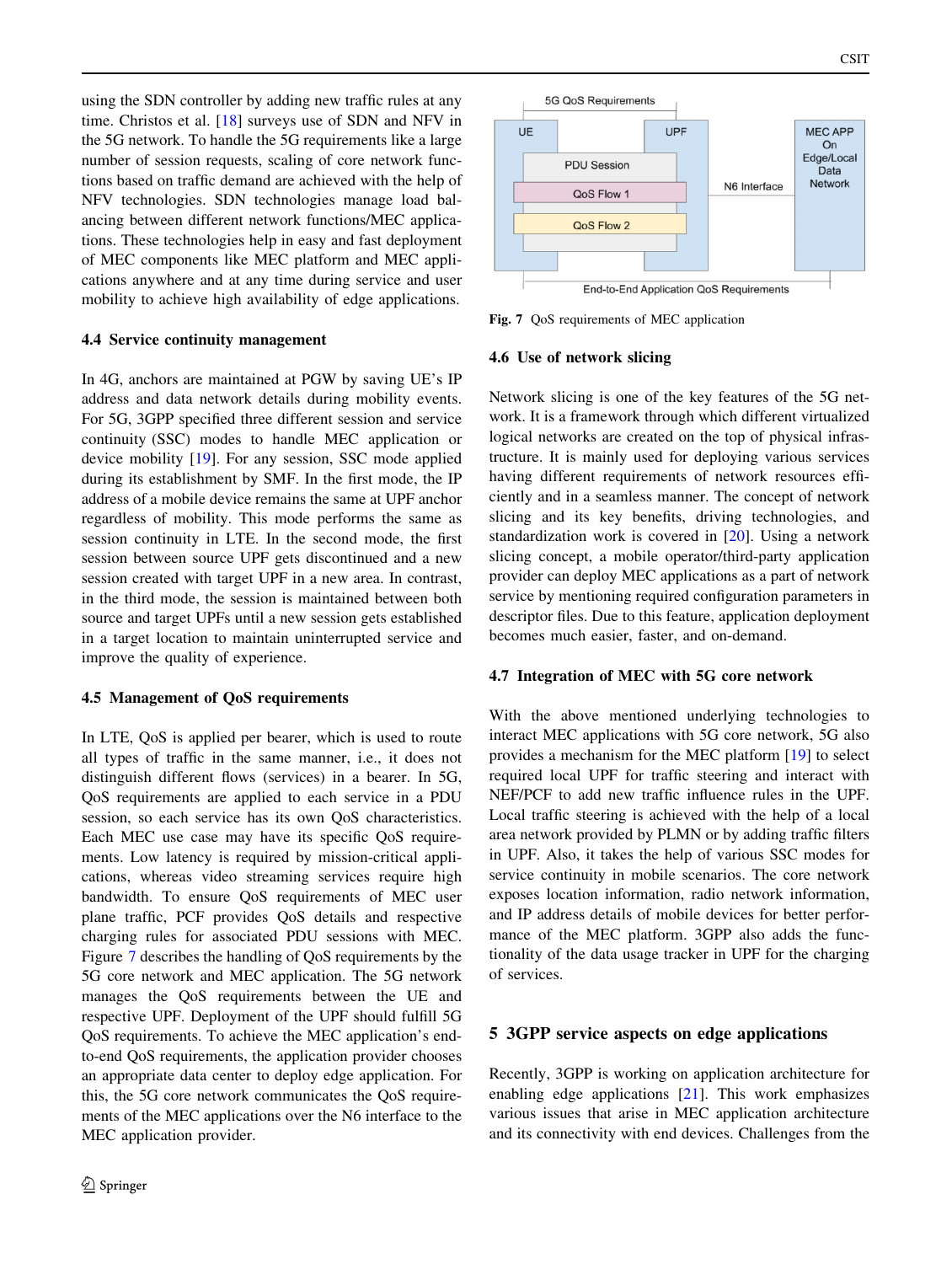<span id="page-6-0"></span>UE side comprise how it can configure, discover, select, register, get notifications to update about application mobility, and connect to any deployed MEC applications at edge data network. MEC application server's challenges are how to host multiple third party services at a single edge data network, discover and use capability exposure APIs provided by 5G core network, management of QoS requirements, and lifecycle management of various MEC applications. Application and user mobility-related challenges like relocation of application context are covered. Proposed solutions for the issues mentioned above are based on the service-based model, as it mainly uses as an architectural approach for cloud computing services. Also, the edge management and orchestration guidelines provided by 3GPP [22] highlight the UPF lifecycle management using NFV infrastructure, access provision of NEF to AF for interaction with the cellular network.

## 6 Conclusion

Multi-access edge computing technology has become an emerging research area in the telecommunication sector. This paper summarizes the evolution of edge computing, its architecture, and its use cases in cellular networks. It also discusses how underlying technologies such as SDN, NFV, network slicing, and CUPS framework helped 5G network to lower the end-to-end application latency, optimize the use of network resources, and improve quality of experience. This computing paradigm is especially useful while accommodating real-time, compute intensive, and resource sensitive applications. The paper also covers current MEC deployment frameworks in the 4G network and provides guidelines on deployment scenarios in 5G while interacting with the core network.

Acknowledgements This work was supported by the project ''Indigenous 5G Testbed'' funded by The Department of Telecommunications (DoT) of India.

#### References

- 1. Satyanarayanan M, Bahl P, Caceres R, Davies N (2009) The case for VM-based cloudlets in mobile computing. IEEE Pervasive Comput 8(4):14–23
- 2. ETSI (2014) Multi-access edge computing (MEC). [https://www.](https://www.etsi.org/technologies/multi-access-edge-computing) [etsi.org/technologies/multi-access-edge-computing](https://www.etsi.org/technologies/multi-access-edge-computing). Accessed 20 Oct 2019
- 3. ETSI GS MEC 002 (2018) Multi-access edge computing (MEC); Phase 2: use cases and requirements
- 4. Mao Y, You C, Zhang J, Huang K, Letaief KB (2017) A survey on mobile edge computing: the communication perspective. IEEE Commun Surv Tutor 19(4):2322–2358
- 5. Mach P, Becvar Z (2017) Mobile edge computing: a survey on architecture and computation offloading. IEEE Commun Surv Tutor 19(3):1628–1656
- 6. ETSI GS MEC 003 (2019) Multi-access edge computing (MEC); Framework and reference architecture
- 7. ETSI GR MEC 017 (2018) Deployment of mobile edge computing in an NFV environment. ETSI White Paper
- 8. ETSI (2018) MEC deployments in 4G and evolution towards 5G. ETSI White Paper
- 9. ETSI (2018) Cloud RAN and MEC: a perfect pairing. ETSI White Paper
- 10. Li CY, Liu HY, Huang PH, Chien HT, Tu GH, Hong PY, Lin YD (2018) Mobile edge computing platform deployment in 4G LTE networks: a Middlebox approach. HotEdge, USENIX workshop on edge computing
- 11. Huang SC, Luo YC, Chen BL, Chung YC, Chou J (2017) Application-aware traffic redirection: a mobile edge computing implementation toward future 5G networks. In: IEEE international symposium on cloud and service computing (SC2)
- 12. Huang A, Nikaein N, Stenbock T, Ksentini A, Bonnet C (2017) Low latency MEC framework for SDN-based LTE/LTE-A networks. In: IEEE international conference on communications
- 13. 3GPP (2019) Procedures for the 5G System; Stage 2. Tech. Rep. 23.502
- 14. ETSI (2018) MEC in 5G networks. ETSI White Paper
- 15. ITU (2018) Requirements of the IMT-2020 network. Tech. Rep. ITU-T Recommendation Y.3101
- 16. Kim J, Kim D, Choi S (2017) 3GPP SA2 architecture and functions for 5G mobile communication systems. Elsevier ICT Express 3
- 17. Gabrial Brown (2017) Service-based architecture for 5G core networks. Huawei White Paper
- 18. Christos B, Kollia A, Papazois A (2017) SDN and NFV in 5G: advancements and challenges. In: IEEE conference on innovations in clouds, internet and networks (ICIN)
- 19. 3GPP (2019) System architecture for the 5G system; Stage 2. Tech. Rep. 23.501
- 20. Zhang S (2019) An overview of network slicing for 5G. IEEE Wirel Commun 26(3):111–117
- 21. 3GPP (2019) Study on application architecture for enabling Edge Applications. Tech. Rep. 23.758
- 22. 3GPP (2019) Study on management aspects of edge computing. Tech. Rep. 28.803



Dr. A. Antony Franklin received his B.E. degree in Electronics and Communication Engineering from Madurai Kamaraj University, India, in 2000, M.E. degree in Computer Science and Engineering from Anna University, India, in 2002, and a Ph.D. degree in Computer Science and Engineering from the Indian Institute of Technology Madras, India, in 2010. He is currently working as an Associate Professor in the Department of Computer Sci-

ence and Engineering at the Indian Institute of Technology Hyderabad (IITH), India. Before joining IITH, he worked as a Senior Engineer at DMC R&D Center, Samsung Electronics, South Korea between 2012 and 2015, and as a Research Engineer in Electronics and Telecommunications Research Institute (ETRI), South Korea between 2010 and 2012. His current research is on the development of